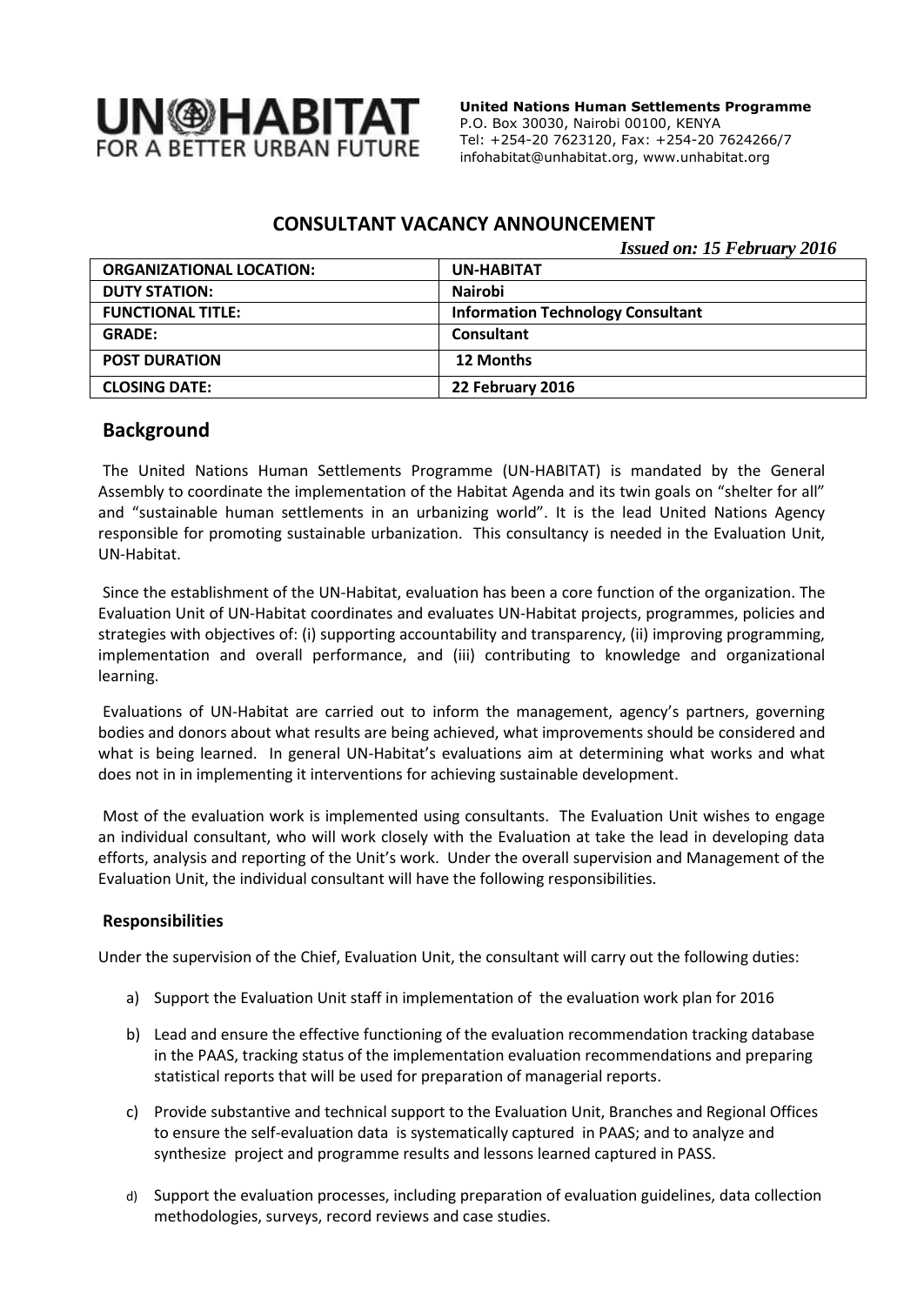- e) Ensure the evaluation products, including evaluation reports, evaluation briefs, newsletters, guidance documents are systematically posted on electronic platform (the evaluation website) shared with relevant stakeholders.
- f) Provide support to the Evaluation Unit in preparation of performance reports, dissemination and facilitation of the use of evaluation findings.
- g) Provide substantive and technical support in preparation of the 2014-2015 biennial evaluation report.
- h) Lead in the organization of the evaluation telephone and Video meetings
- i) Undertakes any other assignments as may be required by the Evaluation Unit.

### **Qualifications**

The consultant should have degree in Statistics or Computer Science/Information Technology or other related relevant field. He/She should have at least 3 years' experience of working experience with Management of Information Systems. He/She must be conversant with Monitoring and Evaluation processes as well as in website design and management.

#### **Competencies**

**Professionalism**: Knowledge and understanding of evaluation processes, data collection and analysis. Ability to apply judgment in the context of assignments given, Showing pride in work; demonstrating professional competence; and proven experience in good report writing

**Communication**: Speaks and writes clearly and effectively; listens to others, correctly interprets messages from others and responds appropriately; asks questions to clarify, and exhibits interest in having two-way communication; tailors language, tone, style and format to match audience; demonstrates openness in sharing information and keeping people informed.

**Teamwork**: Works collaboratively with colleagues to achieve organizational goals; solicits input by genuinely valuing others' ideas and expertise; is willing to learn from others; places team agenda before personal agenda; supports and acts in accordance with final group decision.

**Planning & Organizing:** Develops clear goals that are consistent with agreed strategies; identifies priority activities and assignments; adjusts priorities as required; allocates appropriate amount of time and resources for completing work; foresees risks and allows for contingencies when planning; monitors and adjusts plans and actions as necessary; uses time efficiently.

#### **Language**

English and French are the working languages of the United Nations. For the post advertised, proficiency in spoken and written English is required.

#### **Duration of the Consultancy**

The consultancy will be for 12 months starting 1 March 2016 to 28 February 2017

#### **How to Apply**

Applications should include:

- Cover memo (maximum 1 page)
- CV in the PHP format. The PHP should be attached to the application as a PDF file.

**All applications should be submitted to:**

**Ms. Lucy Waikwa Omondi**

**UN-Habitat**